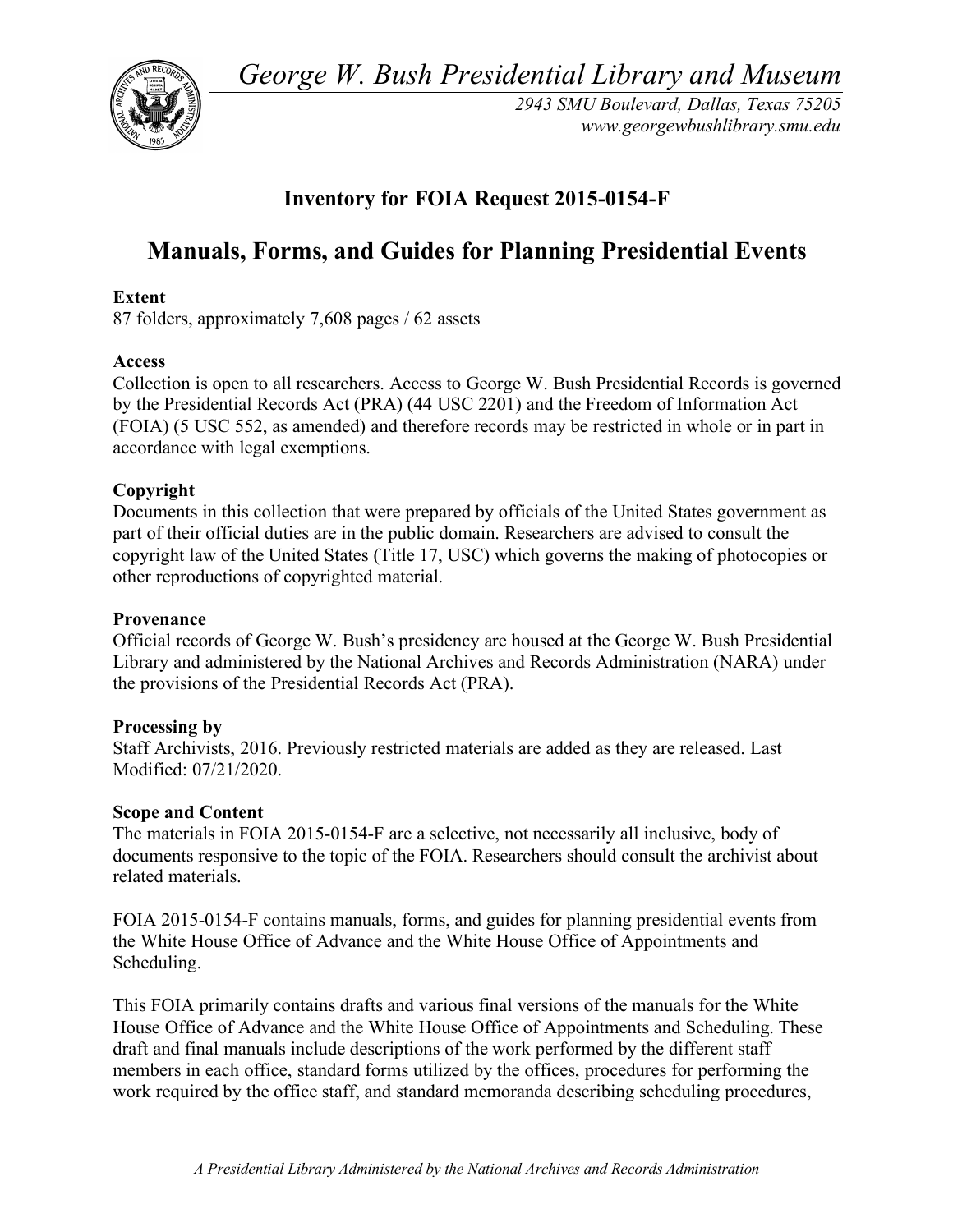vetting procedures, reoccurring events on President Bush's schedule, submitting information for the Presidential Daily Diary, and other administrative functions. Legacy versions of the White House Advance Manual from the Clinton administration, as well as the White House Staff Manual from the George H.W. Bush administration are also present. Various versions of the White House Staff Manual contain administrative procedures and policies related to working in the White House such as parking, scheduling events and office space, and requesting presidential messages, as well as general descriptions of the numerous offices and components within the Executive Office of the President. These materials were limited to those from the White House Office of Advance and the White House Office of Appointments and Scheduling. Electronic records consist of checklists and manuals White House staff used to prepare for Presidential trips, as well as training materials for White House staff.

### **System of Arrangement**

 The materials in FOIA 2015-0154-F are a systematic body of documents responsive to the topic of the FOIA. Researchers should consult an archivist about related materials.

 Documents responsive to this FOIA were found in these collection areas – Staff Member Office Files and George W. Bush Presidential Electronic Records.

 Staff Member Office Files are maintained at the folder level by staff members within their individual offices and document all levels of administration activity.

 Staff Member Office Files are processed at the folder level, that is, individual documents are not selected and removed from a folder for processing. While this method maintains folder integrity, it frequently results in the incidental processing of documents that are not wholly responsive to the subject area.

 The Executive Office of the President (EOP) instance of the Electronic Records Archive (ERA) contains electronic records created or received by President George W. Bush. These records are stored in Search and Access Sets (SAS) that represent their originating computer program, such as Exchange Email or the Worker and Visitor Entry System (WAVES). In addition to records captured from the White House's electronic systems, EOP-ERA also contains records from the home and shared drives used by White House staff.

 The following is a list of electronic search results lists (SRLs) and folders processed in response to FOIA 2015-0154-F:

## *George W. Bush Electronic Records*

 OA contains 10 assets WHO checklist contains 30 assets WHO manuals contains 22 assets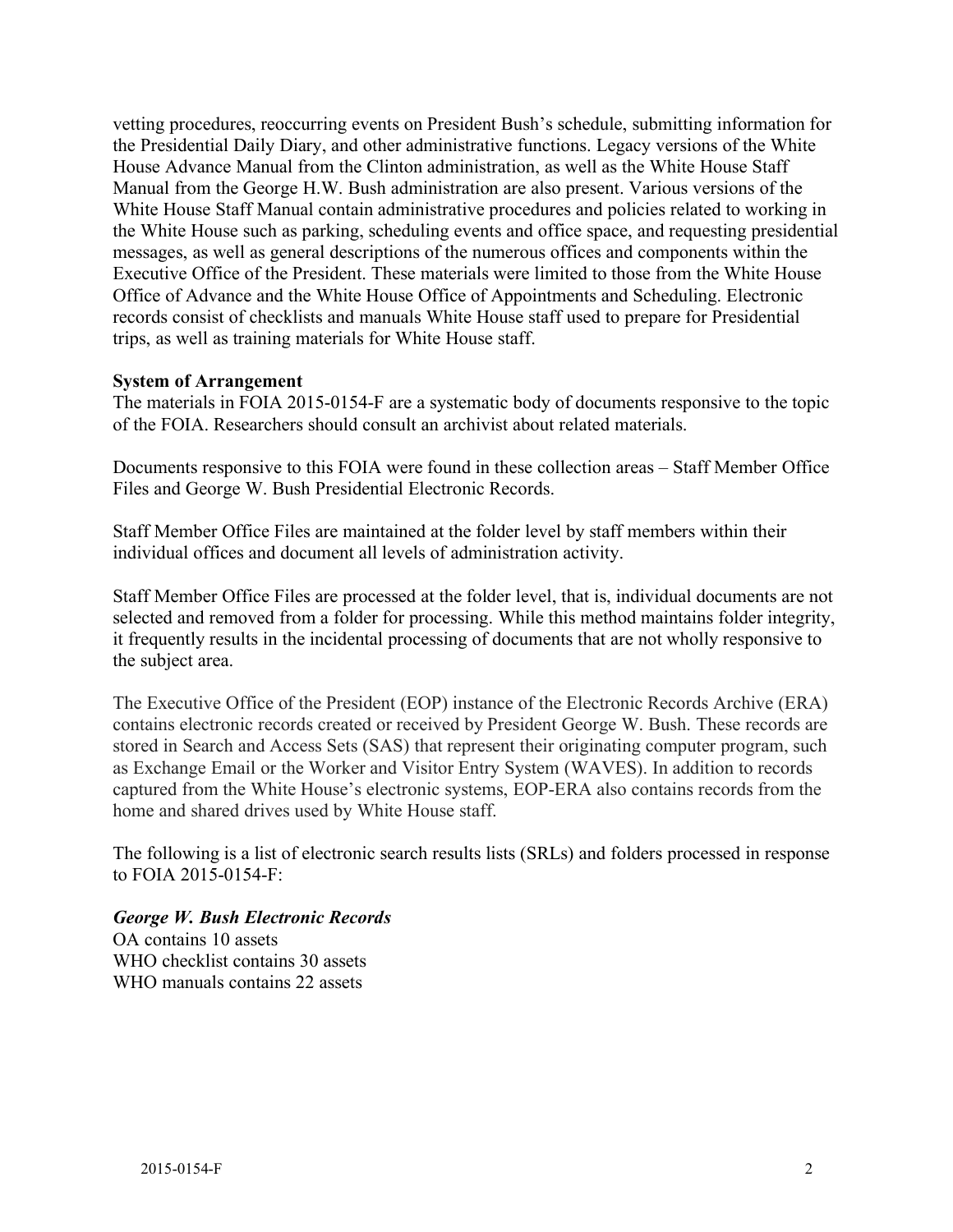#### *George W. Bush Textual Records*

#### **Box 1**

#### **Staff Member Office Files**

Advance, White House Office of

#### Evensen, Janette

Binder - Presidential Advance Manual, October 2001

Presidential Advance Manual, May 2005

Binder - WH Staff Manual [1]

Binder - WH Staff Manual [2]

Binder - White House Advance Office, Legacy Book 2000

Binder - White House Staff Manual, July 2002 [1]

Binder - White House Staff Manual, July 2002 [2]

#### General Files

Binder - Advance Manual Notebook

 Advance for Event Coordination Binder - Craig Ray, Special Assistant to the President and Deputy Director of

Press Advance Manual, August 2002

Binder - Proposed Presidential Travel Support System

#### Nieto, Jeanette

Diskette - 2003 PEP Forms/Guidelines

Diskette - Manual1 - Advance Manual - Domestic - International

Diskette - PEP PPT. Advance Seminar, August 2002

Presidential Advance Manual, May 2005

#### Wendel, Matthew

Campaign Advance Manual

Appointments and Scheduling, White House Office of

Atlas, Nathan - Scheduling Files

Binder - Office of Presidential Appointments and Scheduling [Manual]

## **Box 2**

Appointments and Scheduling, White House Office of

Atlas, Nathan - Scheduling Files

Binder - Office of Presidential Appointments and Scheduling Manual [1] Binder - Office of Presidential Appointments and Scheduling Manual [2]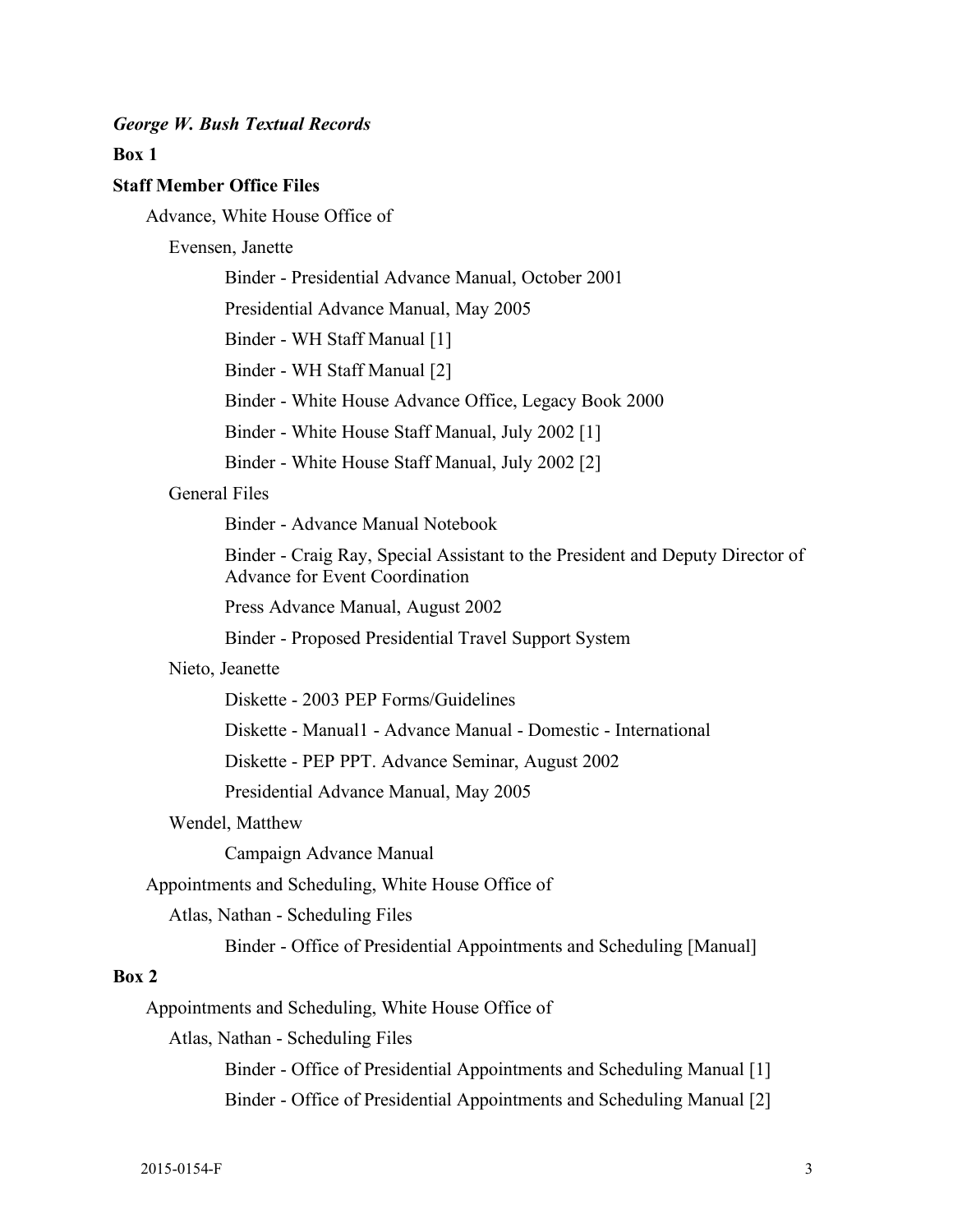Binder - Office of Presidential Appointments and Scheduling [Manual], Revised Summer 2002 [1]

 Binder - Office of Presidential Appointments and Scheduling [Manual], Revised Summer 2002 [2]

#### Bennett, Melissa

 Binder - Office of Presidential Appointments and Scheduling Staff Assistant [Manual] [1]

 Binder - Office of Presidential Appointments and Scheduling Staff Assistant [Manual] [2]

Berkowitz, Jeffrey

Diskette - Event Greeter Research Procedures Manual

Office of Presidential Appointments and Scheduling [Manual]

#### Carroll, Jamie

[Office of Presidential Appointments and Scheduling Manual] [1]

[Office of Presidential Appointments and Scheduling Manual] [2]

 Office of Presidential Appointments and Scheduling [Manual], Revised Summer 2002

 Binder - Office of Presidential Appointments and Scheduling [Manual], Revised Summer 2002 [Binder 1]

## **Box 3**

Appointments and Scheduling, White House Office of

Carroll, Jamie

 Binder - Office of Presidential Appointments and Scheduling [Manual], Revised Summer 2002 [Binder 2] [1]

 Binder - Office of Presidential Appointments and Scheduling [Manual], Revised Summer 2002 [Binder 2] [2]

 Binder - Office of Presidential Appointments and Scheduling Manual, Revised Summer 2003 [Binder 1]

 Binder - Office of Presidential Appointments and Scheduling Manual, Revised Summer 2003 [Binder 2]

 Binder - Office of Presidential Appointments and Scheduling Manual, Revised Summer 2003 [Binder 3]

 Binder - Office of Presidential Appointments and Scheduling Manual, Revised Summer 2003 [Binder 4]

 Binder - Office of Presidential Appointments and Scheduling Manual, Revised Summer 2003 [Binder 5]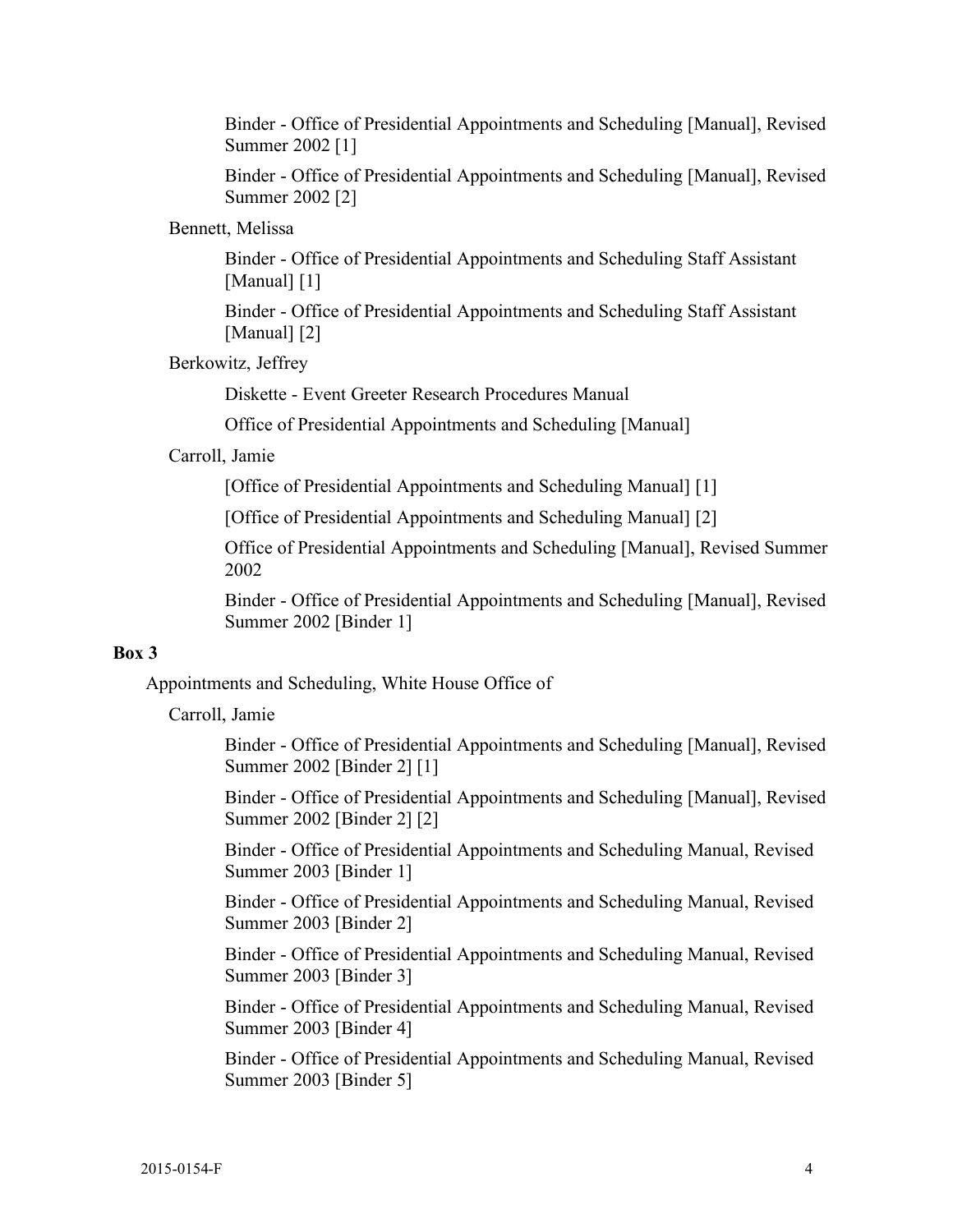Binder - Office of Presidential Appointments and Scheduling Manual, Revised Summer 2003 [Binder 6]

 Binder - Office of Presidential Appointments and Scheduling Manual, Revised Summer 2003 [Binder 7]

 Binder - Office of Presidential Appointments and Scheduling Manual, Revised Summer 2003 [Binder 8]

 Binder - Office of Presidential Appointments and Scheduling Manual, Revised Summer 2003 [Binder 9]

#### **Box 4**

Appointments and Scheduling, White House Office of

Carroll, Jamie

 Binder - Office of Presidential Appointments and Scheduling Manual, Revised Summer 2003 [Binder 10]

 Binder - Office of Presidential Appointments and Scheduling Manual, Revised Summer 2003 [Binder 11]

 Binder - Office of Presidential Appointments and Scheduling Manual, Revised Summer 2003 [Binder 12]

 Binder - Office of Presidential Appointments and Scheduling Manual, Revised Summer 2003 [Binder 13]

 Binder - Office of Presidential Appointments and Scheduling Manual, Revised Summer 2003 [Binder 14]

 Binder - Office of Presidential Appointments and Scheduling Manual, Revised Summer 2003 [Binder 15]

 Binder - Office of Presidential Appointments and Scheduling Manual, Revised Summer 2003 [Binder 16]

 Binder - Office of Presidential Appointments and Scheduling Manual, Revised Summer 2003 [Binder 17]

 Binder - Office of Presidential Appointments and Scheduling Manual, Revised Summer 2003 [Binder 18]

 Binder - Office of Presidential Appointments and Scheduling Manual, Revised Summer 2003 [Binder 19]

#### **Box 5**

Appointments and Scheduling, White House Office of

Carroll, Jamie

 Binder - Office of Presidential Appointments and Scheduling Manual, Revised Summer 2003 [Binder 20]

Binder - Office of Presidential Appointments and Scheduling Manual, Revised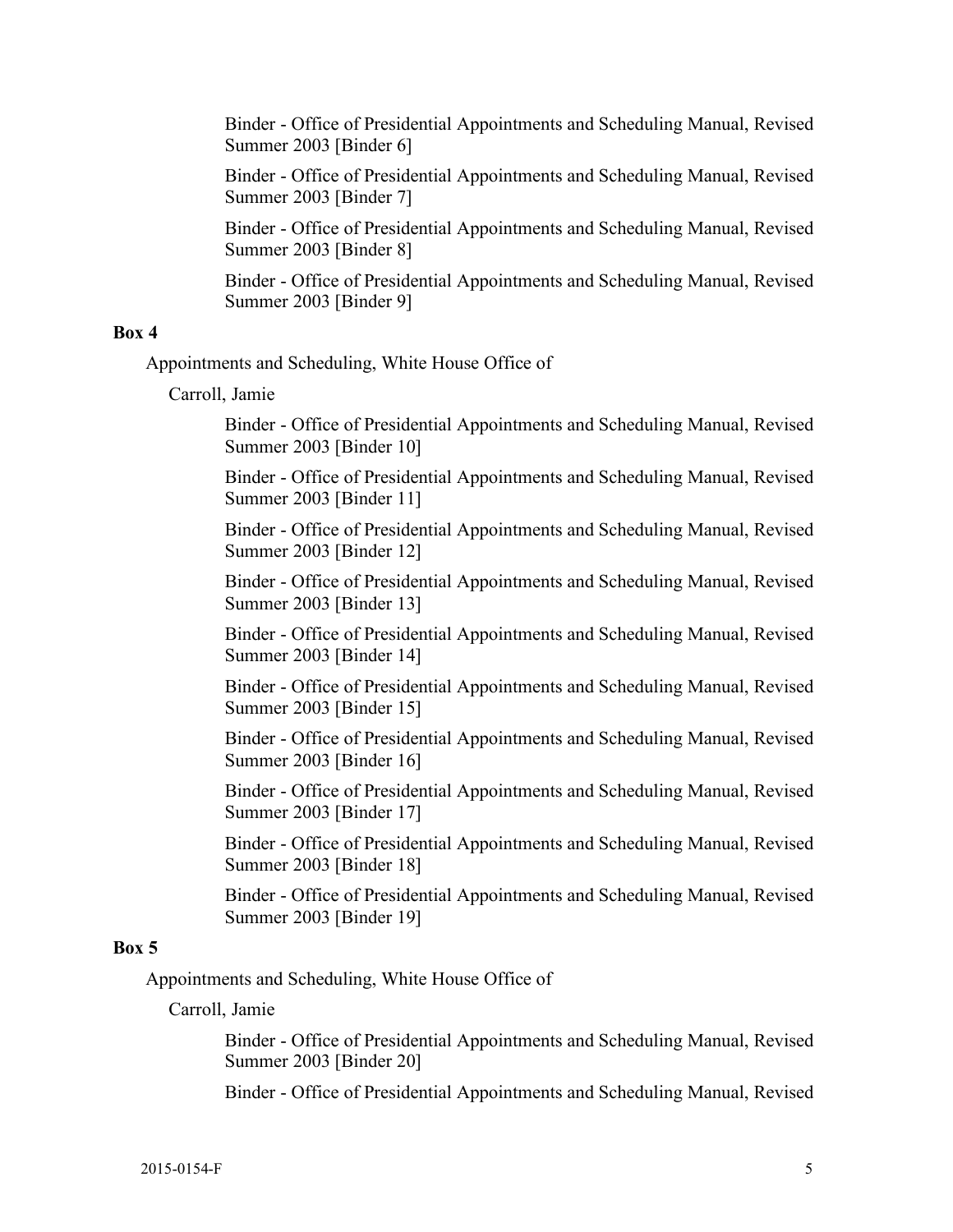Summer 2003 [Binder 21]

 Binder - Office of Presidential Appointments and Scheduling Manual, Revised Summer 2003 [Binder 22]

 Binder - Office of Presidential Appointments and Scheduling Manual, Revised Summer 2003 [Binder 23]

 Summer 2003 [Blair's Copy] Binder - Office of Presidential Appointments and Scheduling Manual, Revised

 [Office of Presidential Appointments and Scheduling Manuals and Related Material] [1]

 [Office of Presidential Appointments and Scheduling Manuals and Related Material] [2]

 [Office of Presidential Appointments and Scheduling Manuals and Related Material] [3]

Binder - White House Staff Manual, February 2001 [1]

Binder - White House Staff Manual, February 2001 [2]

Binder - White House Staff Manual, July 2002 [Binder 1] [1]

Binder - White House Staff Manual, July 2002 [Binder 1] [2]

Binder - White House Staff Manual, July 2002 [Binder 2] [1]

Binder - White House Staff Manual, July 2002 [Binder 2] [2]

## **Box 6**

Appointments and Scheduling, White House Office of

#### Carroll, Jamie

Binder - White House Staff Manual, July 2002 [Binder 3] [1]

Binder - White House Staff Manual, July 2002 [Binder 3] [2]

### General Files

Binder - Office of Presidential Appointments and Scheduling Manual, Revised Summer 2003

#### Gray, Adrian

Binder - Office of Presidential Appointments and Scheduling [Manual]

Binder - White House Staff Manual, July 2002 [1]

Binder - White House Staff Manual, July 2002 [2]

#### Hedrick, Isma (Ibbie)

A Guide to Vetting, Office of Appointments & Scheduling, May 2008

#### Heilig, Rebecca

Binder - Office of Presidential Appointments and Scheduling [Manual], Spring